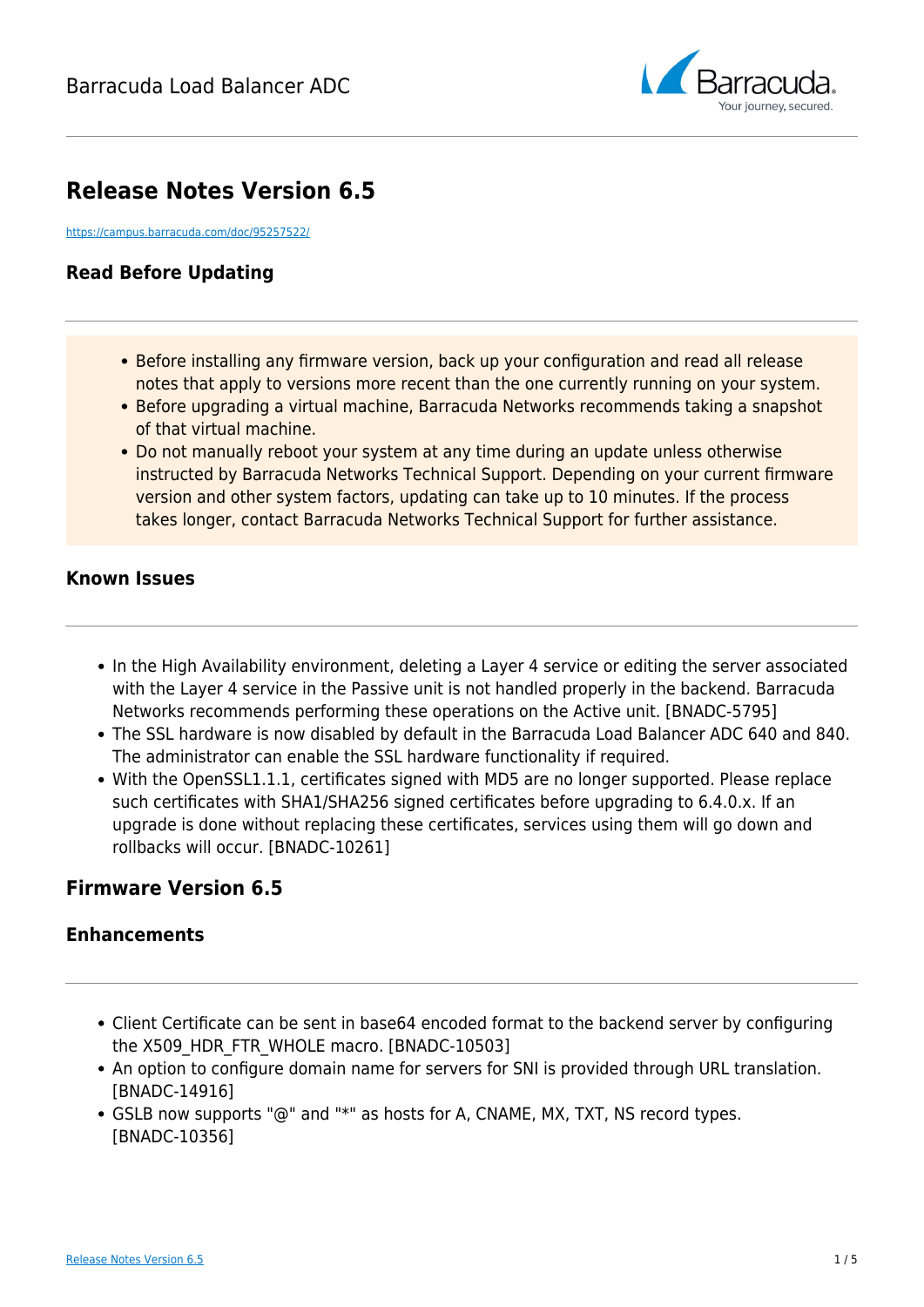

## **Fixes**

#### **Firmware Version 6.5.0.009**

Fix: The high CPU utilization issue caused in 6.5.0.007 release has been addressed. [BNADC-15246]

### **Fixes**

#### **Firmware Version 6.5.0.007**

- Fix: Barracuda Load Balancer ADC can now handle HTTP2 response of more than 1MB size. [BNADC-15201]
- Fix: With HTTP(S) and Simple HTTP(S) tests, you can skip the Test Match by providing "skipmatch" as the value in the Test Match field. [BNADC-15195]
- Fix: In a rare case where the Data Path crashed with heavy load, has been addressed now. [BNADC-15049]
- Fix: It is now possible to upgrade the firmware on BarracudaLoadBalancerADC-vm4.4.3 fw6.3.0.008-20181114 based VMs. [BNADC-15005]
- Fix: Elliptic curves can be selected when TLSv1.3 is enabled. [BNADC-15003]
- Fix: Cookie-Persistence header value is read even if it is after 16th headers in the HTTP request. [BNADC-14997]
- Fix: High CPU utilization due to parsing of CSS file having URL's in quoted strings, has been addressed. [BNADC-14919]
- Fix: The 'SameSite' cookie attribute is now honored. [BNADC-10486]
- Fix: Extra checks are added to prevent from HTTP Request Smuggling attacks.[BNADC-15174]
- Fix: Issue with Client Impersonation when servers were configured with port ranges, has been addressed. [BNADC-15173]
- Fix: Issue with RSA Authentication on Chrome browsers, has been resolved. [BNADC-15077]
- Fix: Problem related to bind error messages populating in system logs, has been addressed.[BNADC-15044]
- Fix: The GSLB DNS proxy version is not exposed to any lookup command. [BNADC-15170]
- Note: Customers upgrading from 6.5.0.002/6.5.0.003 to this version will lose all the existing logs due to mongod memory usage fix

#### *Firmware Version 6.5.0.004*

The higher memory usage seen with mongod binary with previous versions of 6.5 firmware has been addressed.[BNADC-14975]

When upgrading your firmware version from 6.5.0.002/6.5.0.003 to the current version, note that you will be losing all the existing logs due to the mongod memory usage fix.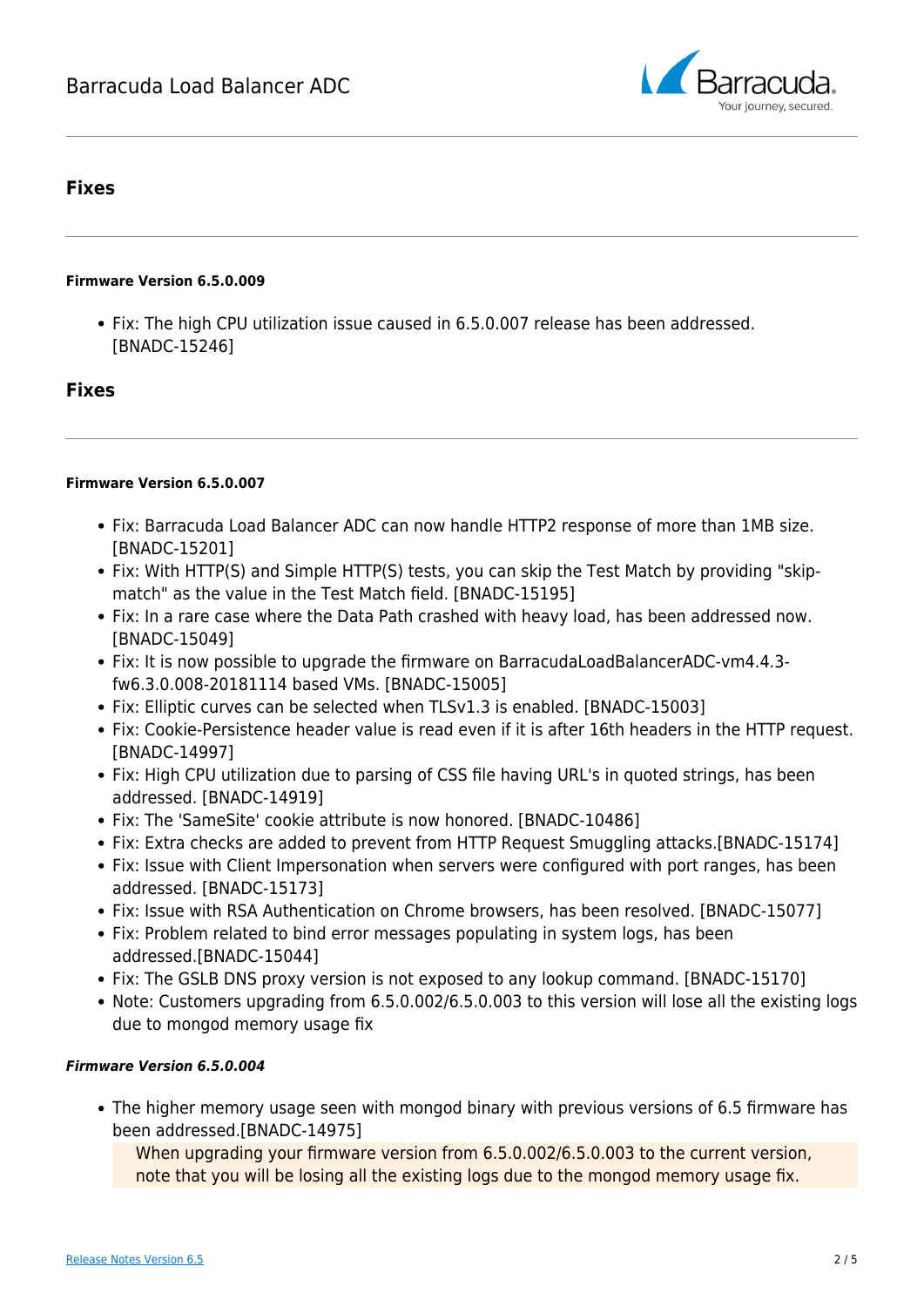

#### *Firmware Version 6.5.0.003*

- The 6.4 firmware that caused a regression leading to a rare condition in presence of dual authentication (here the user information on the authentication header that was passed to back-end server was getting swapped) has been addressed. [BNADC-14945]
- The watchdog functionality that was missing in firmware version 6.5.0.002 has been restored. [BNADC-14955]
- An issue seen in the FTPSSL module leading to a data path crash has been fixed. [BNADC-10248]

#### *Firmware Version 6.5.0.002*

- Reporting issues related to choosing multiple filters has been fixed.[BNADC-14882]
- An issue where sometimes other LDAP admins were not able to process the SMB backup taken earlier has been fixed. [BNADC-14872]
- An issue with reporting to support multiple unique attack types as Reporting filters, has been fixed. [BNADC-14854]
- An Issue related to invalid Netmask entry for Policy Based Routing fields, have been fixed. [BNADC-14853]
- Certificates can downloaded using REST API. [BNADC-12705]
- The log rotation issue caused on the latest build hardwares ( platform 5 devices), has been fixed.[BNADC-10566]
- The ACL chains that were missing and causing service interruption, has been addressed now. [BNADC-10550]
- Service rename operation for Servers with configured hostname causing the Configuration Rollback, has been addressed.[BNADC-10520]
- An UI load issue due to improper database logs, has been addressed now. [BNADC-10497]
- An issue with 6.3 firmware upgrade that was resetting few of the parameters to default values of HTTP test , has been addressed now.[BNADC-10489]
- The Response Body Rewrite to support Storefront configurations, has been corrected. [BNADC-10488]
- Stricter checks have been enforced on header names to prevent possible evasions that can be used in the execution of HTTP smuggling attacks. [BNADC- 10445] [BNADC- 10431]
- An issue related to Server Display Name length, has been fixed. [BNADC-10420]
- An issue related to HTTP2 Enabling for Instant SSL service, has been addressed.[BNADC-10361]
- An issue for receiving wrong Subscription Expiration emails and alerts, has been fixed.[BNADC-10360]
- An issue related to Summary Logs Rotation and storage, has been fixed.[BNADC-10354]
- The cef character  $=$  is escaped in cookie string. [BNADC-10345]
- Connection Logs format issue for successful ELK integration, has been fixed. [BNADC-10282]
- An issue generated when configuring more than 3000 SNI domains, has been addressed.[BNADC-10277]
- Config Wipeout issue for the faulty configuration changes, has been addressed .[BNADC-10246]
- Country-Code as extended match element in Allow/Deny Rules, can be defined.[BNADC-10183]
- An issue related to SMTP greeting message to use Hostname and Domain, has been addressed.[BNADC-10160]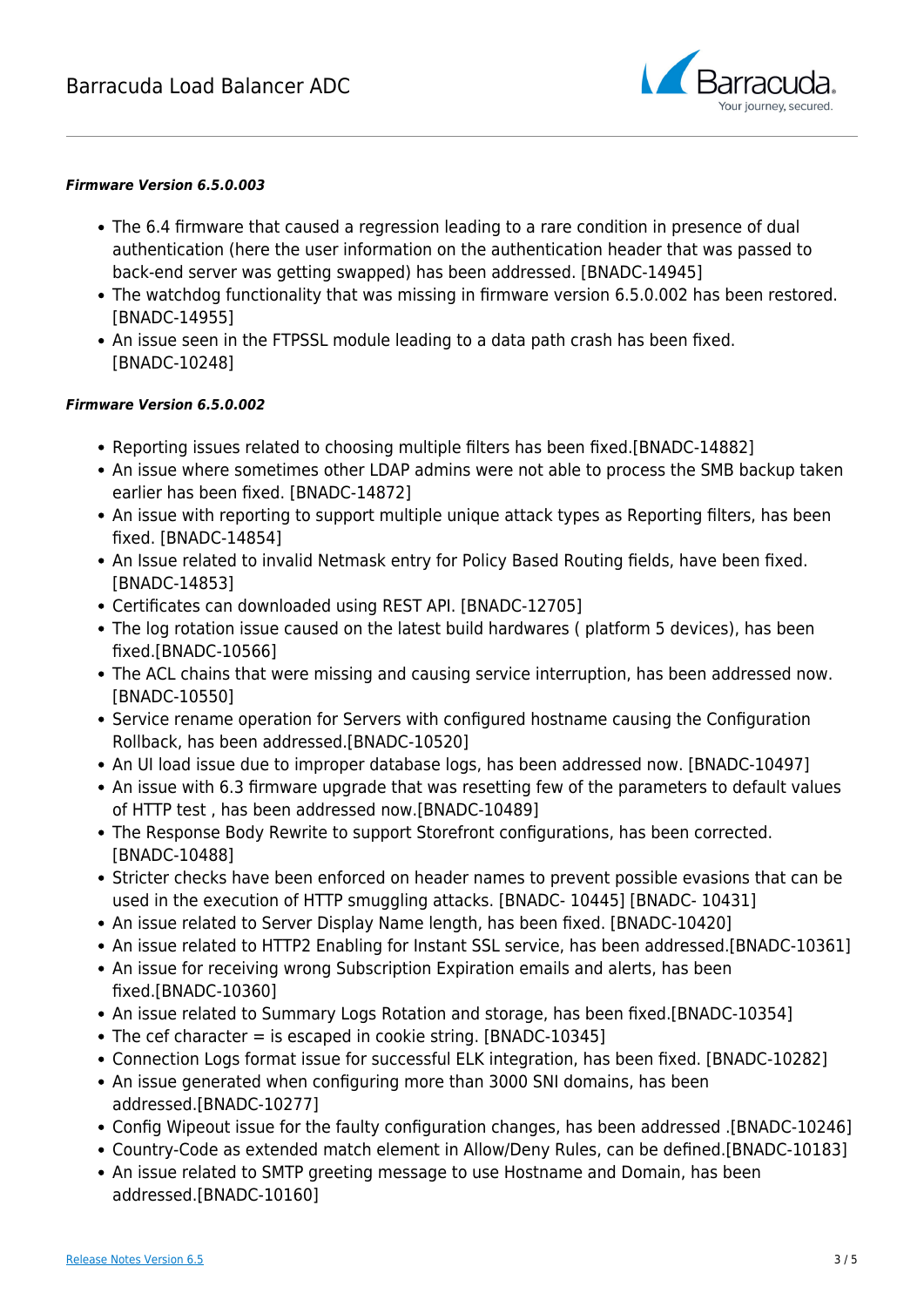

- Servers with hostnames that were resulting into NULL during the hostname resolution, has been fixed.[BNADC-9938]
- Support for IPV6 netmask value for Persistence Netmask field under Source IP persistence type, has been provided.[BNADC-9737]
- An issue related to Enabling Service Group persistence, has been addressed.[BNADC-9604]
- High CPU usage by the ATD process, has been addressed.[BNADC-9242]
- An issue created when the system memory usage crosses the configured threshold memory on a standalone has been fixed by restart the Data Path Process to avoid system going to hang state.[BNADC-14886]